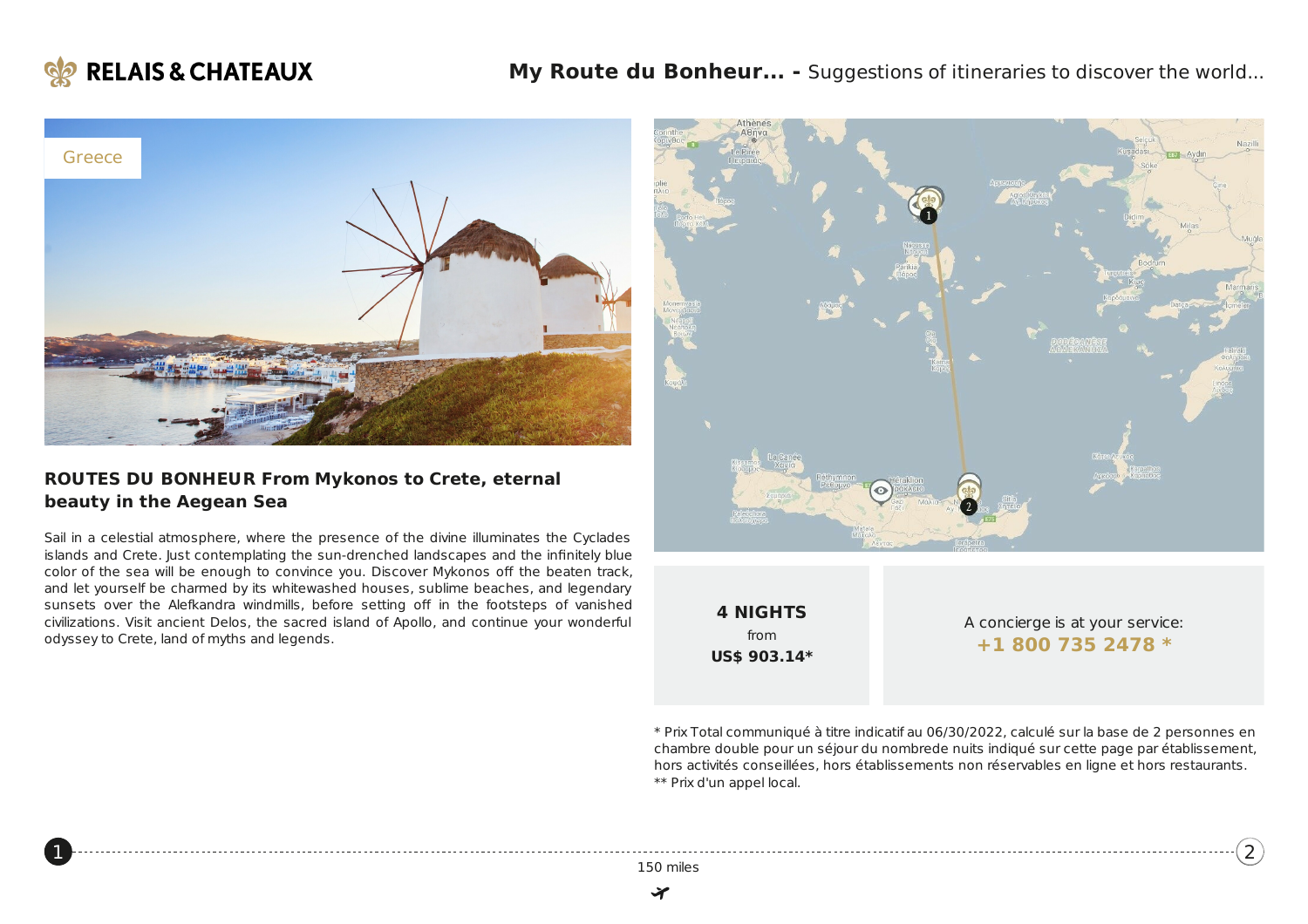

#### ( 3 properties available )

## MYKONOS — 2 NIGHTS

## Myconian Ambassador Thalasso Spa

**Hotel and restaurant on the seafront.** Right above the famous Platis Yialos beach and surrounded by gardens, this temple of excellence and wellness has an exceptional location with breathtaking sea views near the finest sandy beaches and Mykonos town. Here you will be delighted to enjoy the exceptional services and charming Myconian hospitality. After exploring the treasures and beautiful landscapes of the Greek islands, indulge in some highly deserved pampering in the superb thalassotherapy centre, which offers massages, baths and divine treatments. Also on site are three indoor seawater pools, each with rigorously monitored salinity and temperature.



Member Relais & Châteaux since 2009 P.O. Box 64, Platis Gialos GR-84600, Mykonos (Cyclades)

### **Close to the property**

- $\bullet$  "Petros" the pelican, Mykonos
- Aegean Maritime & Archaeological Museums, Mykonos
- Traditional monasteries, Mykonos
- The island of Delos



**A concierge is at your service: +1 800 735 [2478](tel:+18007352478) \*** \*Price of a local call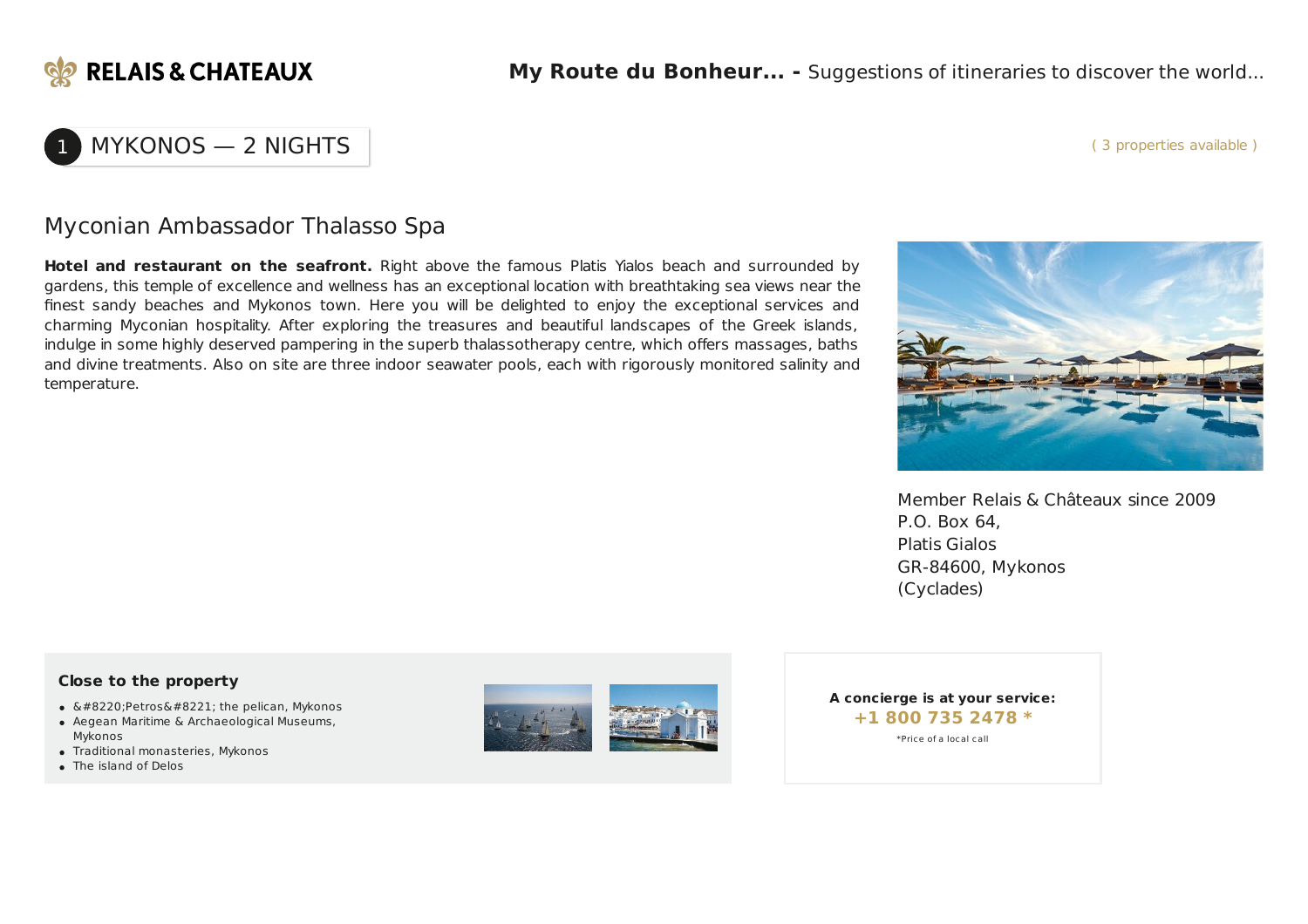

### Myconian Utopia Resort

**Hotel and restaurant on the seafront.** Whitewashed blocs clinging to the rock above Elia Beach, offer stunning views down over the sea and distant islands. This 'place of perfection', with its traditional architecture, modern materials, original artwork and contemporary furniture, invites you to enjoy the best that Mykonos has to offer: watersports on the private beach, lounging beside the infinity pool, which appears as if suspended over the sea, or relaxation on the terrace. All hotel guest rooms boast stunning sea views. And a regular shuttle to the picturesque port of Mykonos offers you the opportunity to enjoy island life.

#### Annual closing :

Hotel: from October 11th to the end of April.



Member Relais & Châteaux since 2014 Elia Beach Mykonos 84600, Mykonos

### **Close to the property**

- $&\#8220;$ Petros $&\#8221;$  the pelican, Mykonos
- Aegean Maritime & Archaeological Museums, Mykonos
- Traditional monasteries, Mykonos
- The island of Delos



**A concierge is at your service: +1 800 735 [2478](tel:+18007352478) \*** \*Price of a local call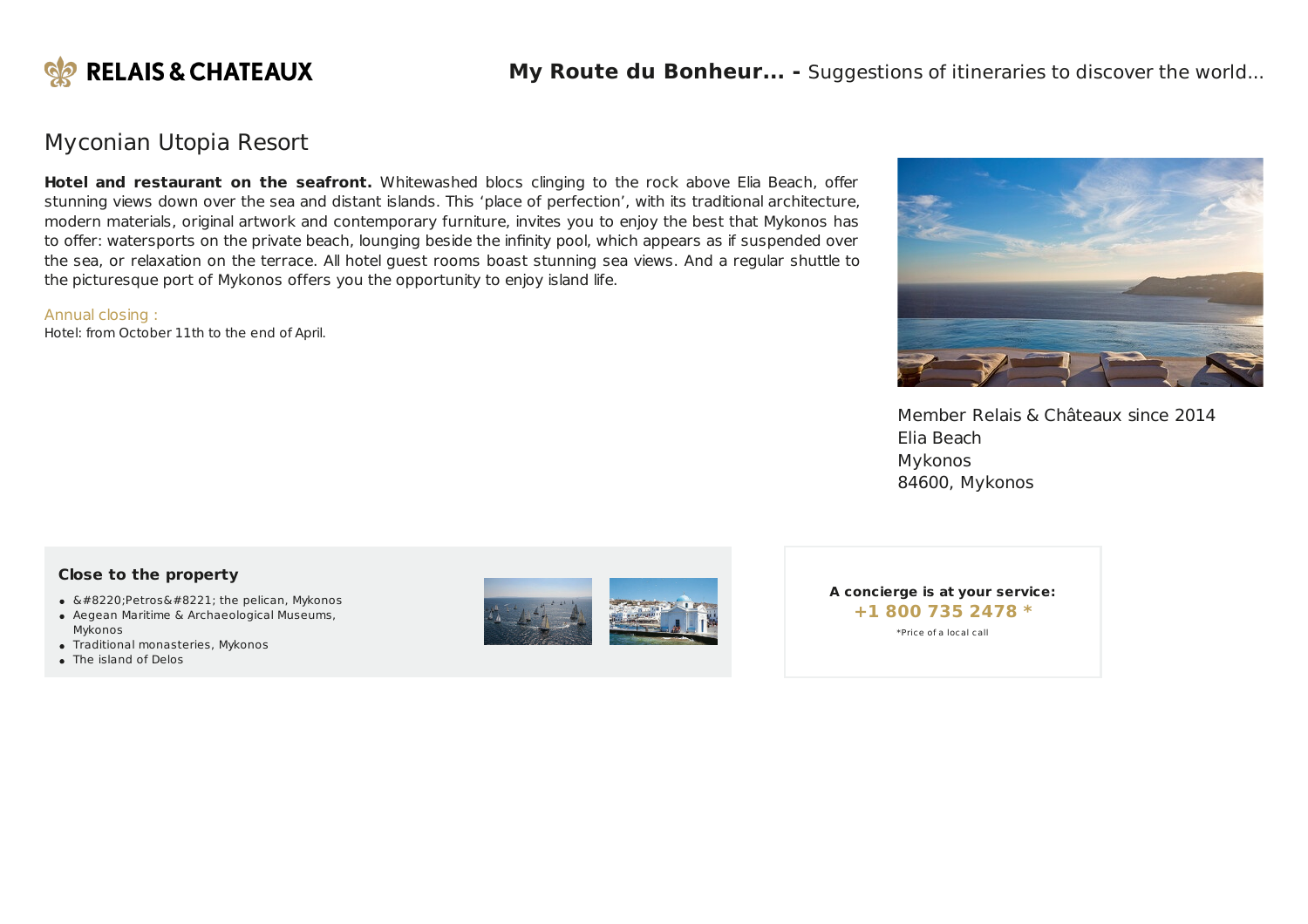

## Myconian Korali

**Hotel and restaurant on the seafront.** This privileged spot that claims the island's most iconic views onto the old port of Alefkandra and 16th-century windmills on the edge of the city of Mykonos, also happens to be the site of the first hotel built by George Daktylides in 1979. Inherited and renovated by his youngest son, the Korali exudes the essence of boutique luxury that draws both on the spirit of its past as the family's first guesthouse, and the celebrated service excellence of the Myconian Collection. Entirely sea-facing, the Korali is the perfect lookout from which to let the hours wash away and be dazzled by the spectacle of the deep blue Aegean Sea. The panoramic terrace invites to sunset drinks that lead into sumptuous dinners prepared with care by the chef from locally sourced produce and the day's catch.

### Annual closing :

From October 30th to the beginning of May.



Member Relais & Châteaux since 2016 Aggelika, Mykonos Town 84600, Mykonos

[2](#page-3-0)

### **Close to the property**

- $\bullet$  "Petros" the pelican, Mykonos
- Aegean Maritime & Archaeological Museums, Mykonos
- Traditional monasteries, Mykonos
- The island of Delos

<span id="page-3-0"></span>[1](#page-0-0)



**A concierge is at your service: +1 800 735 [2478](tel:+18007352478) \*** \*Price of a local call

150 miles

₩